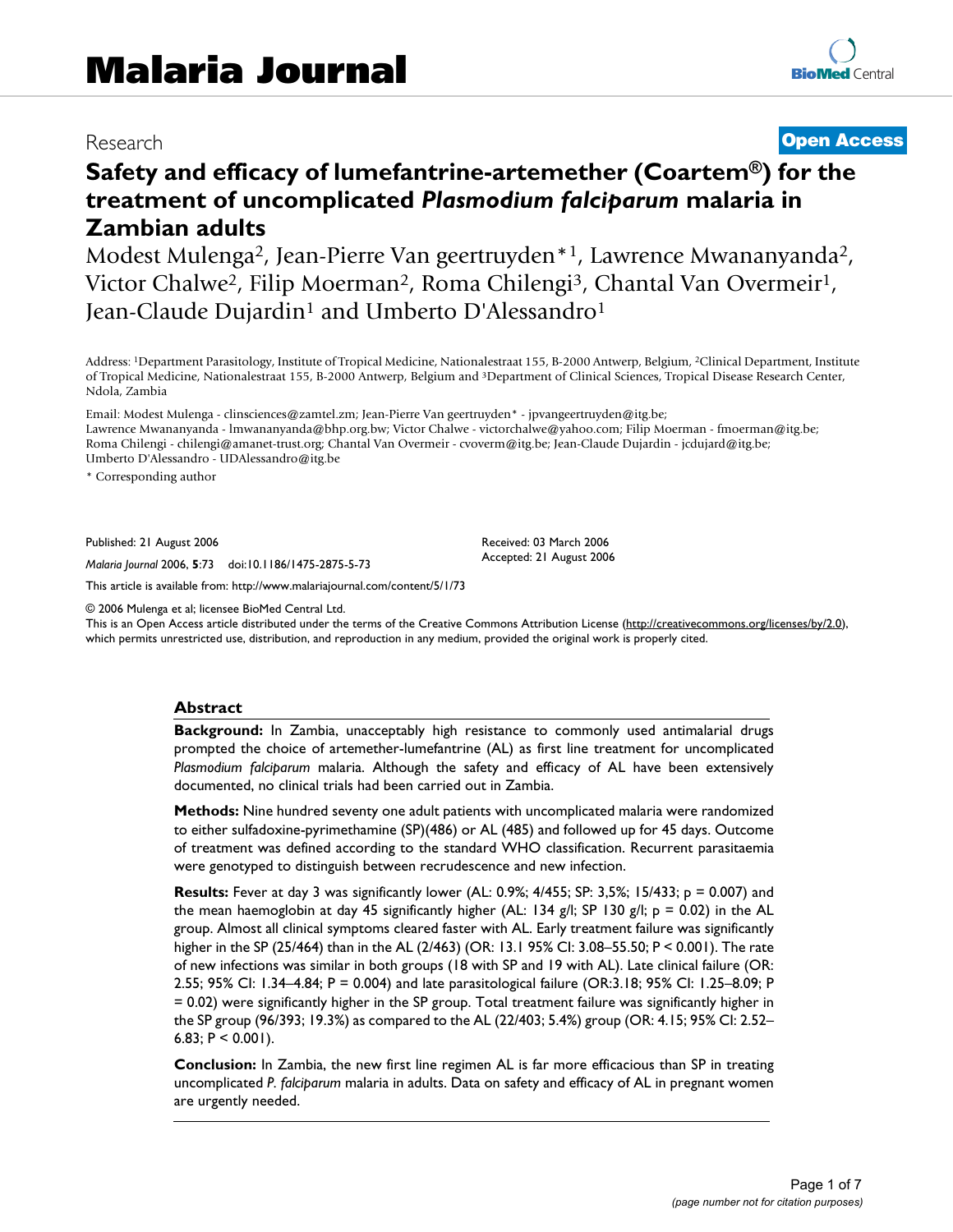# **Background**

In Zambia, malaria treatment and control have been undermined by the emergence of resistance to commonlyused antimalarial drugs such as chloroquine (CQ) and sulfadoxine-pyrimethamine (SP)[1]. Unacceptably high resistance to commonly used antimalarial drugs prompted the choice of artemether-lumefantrine (AL) as first line treatment for uncomplicated *Plasmodium falciparum* malaria. Zambia was the first African country to adopt an artemisinin-based combination treatment as its national policy. The safety of AL has been extensively reviewed [2]and several trials, in Africa all of them in children, have demonstrated its efficacy [3-10]. AL exists as a fixed tablet formulation and it has been registered in a large number of countries under the names of Coartem® or Riamet®. The fixed tablet formulation helps to overcome problems of compliance associated with non-coformulated combinations.

The results of a randomized clinical trial on the efficacy of SP compared to AL in adult patients with uncomplicated malaria in Ndola, Zambia, are reported below. Patients were followed up for 45 days.

# **Methods**

#### *Study participants*

The study started in March 2003, during the antimalarial drug policy transition from SP to AL, and was completed in June 2005. Patients were recruited at 4 peri-urban health centers in Ndola, Zambia, an area of mesoendemic malaria where transmission is perennial with a seasonal peak from November to April. A reliable ambulance service is available and patients requiring hospitalization can be referred to Ndola Central Hospital, about 5 km away. All individuals aged 15–50 years attending any of the 4 peri-urban clinics and presenting with fever (body temperature  $\geq$  37.5°C), and/or history of fever in the previous 48 hours, and without any other obvious disease were screened for malaria infection (thick and thin blood film in duplicate for parasite density and species identification) and pregnancy (if applicable). Patients with a *P. falciparum* density of 25/200 WBC (assumed to be 1,000  $parasites/µl)$  or more were included. Exclusion criteria were the following: pregnancy, severe *falciparum* malaria [11], documented intake of SP or AL or another sulfa-drug in the two weeks prior to recruitment, other cause of fever, evidence of underlying chronic diseases (cardiac, renal, hepatic, malnutrition), history of allergy to study drug or known allergy to other sulpha drugs such as cotrimoxazol, and being non-resident in the study area. Written informed consent (in English and in Bemba) was obtained prior to recruitment from each patient. The ethical and scientific committees of the Institute of Tropical Medicine, Antwerp, Belgium, and the Tropical Disease Research Centre, Ndola approved the study.

### *Enrolment, treatment and follow up*

Patients were randomly allocated by blocks of 10 (according to a pre-established list) to receive either SP (Fansidar®, Roche: 500 mg sulfadoxine/25 mg pyrimethamine tablets), single dose of 3 tablets (2.5 tablets if < 50 kg), or AL (Coartem®, Novartis: 20 mg artemether/120 mg lumefantrine tablets), 4 tablets immediately followed by 4 tablets at 8, 24, 36, 48 and 60 hours, taken with a creamy snack. Treatment allocation was concealed until final recruitment. SP treatment was directly observed and patients were monitored at the health centre for at least 30 minutes after treatment. For AL, the morning doses were directly observed over the 3 days of treatment, while the evening doses were given to the patients to be taken at home, and empty sachets returned as evidence of taking the drug. Paracetamol tablets (3 doses/day for 2 days) were provided, to be taken when needed.

Clinical history, signs and symptoms, body temperature were recorded and a blood sample for parasitaemia (blood slide) and for molecular analysis (on Schleicher & Schuell filter paper) were collected at days 0, 3, 7, 14, 21, 28 and 45 or at any unscheduled visit. The blood sample on filter paper was dried at room temperature and stored at -20°C with silica gel. At day 0 (before treatment), a drop of venous blood was collected for Hb measurement (HaemoCue®). Hb was measured again at day 14 and 45. Patients were encouraged to attend the health facility outside scheduled visits if they felt ill. Patients treated with SP and classified as failures (clinical or parasitological) were treated with AL, while those on AL received quinine. Adverse events were documented and treated accordingly.

Patients were excluded during follow up for the following reasons: self-administration of other antimalarial drugs, emergence of any concomitant febrile illness that interfered with outcome classification, development of hypersensitivity to the study drug, withdrawal of informed consent.

#### *Laboratory investigations*

All lab technicians were blinded to the patient's identity and all patient-related parameters. Thin blood films were fixed with methanol and thin and thick blood films were stained with 10% Giemsa. At the clinic, the number of asexual *P. falciparum* parasites per 200 white blood cells (WBC) was determined. Parasite density per µl was computed taking into account the actual WBC counts. Internal quality control was organized as recommended by the WHO [11]. Hb was assessed with Haemocue® and noted with a precision of 0.1 g/dl. Blood samples collected on filter paper at enrolment and during follow up were used to genotype parasite strains; only those microscopically positive after day 14 were analysed. DNA was purified as described previously [12] and a nested PCR for the analy-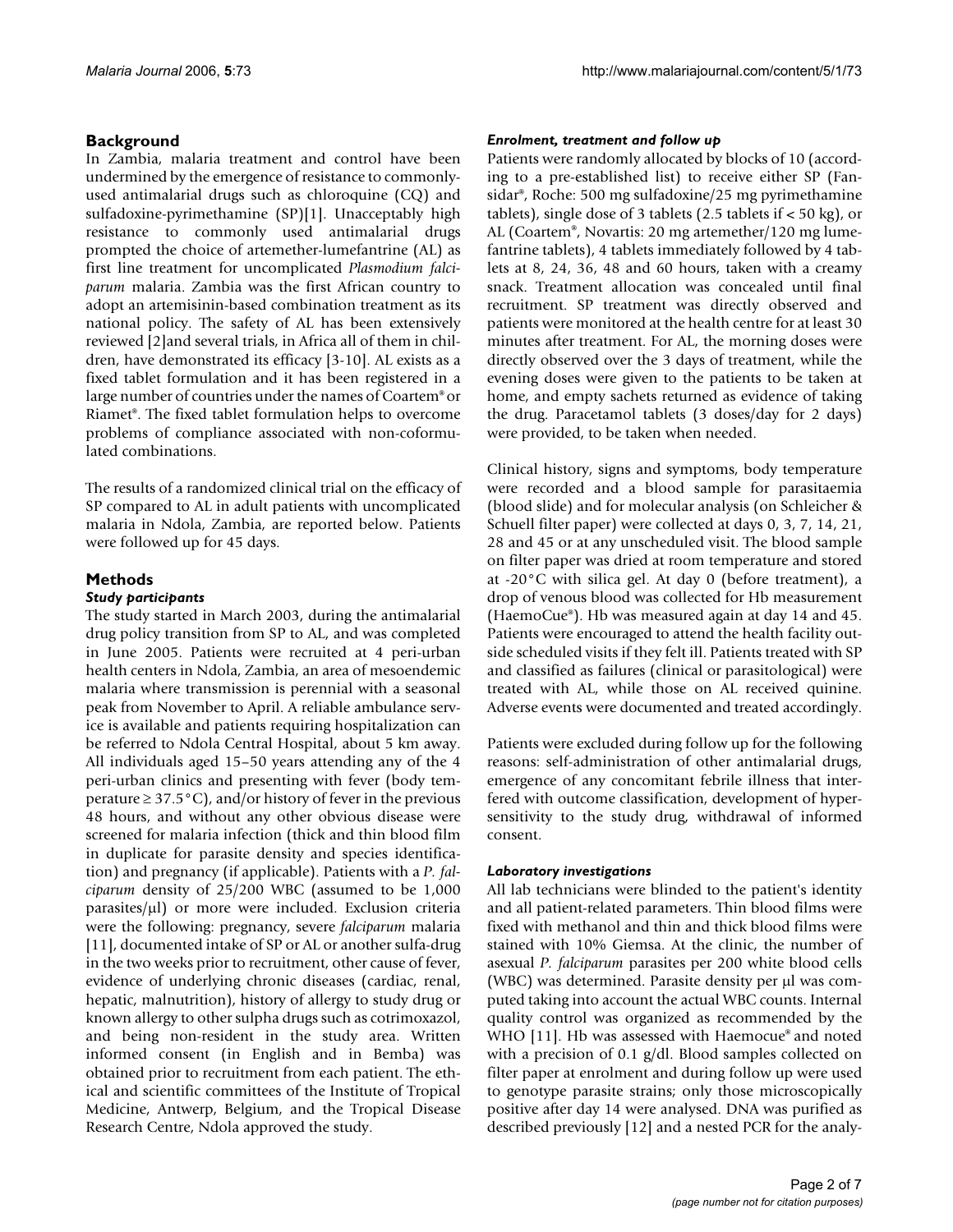sis of two polymorphic *P. falciparum* genetic markers MSP1 and MSP2 repeat region was carried out. A recrudescent infection was defined as one that showed match in size of at least one allele for both the MSP1 and MSP2 genes between the first and second sample.

#### *Assessment of outcome*

Outcome of treatment was defined according to the standard WHO classification (WHO 2003): Early Treatment Failure (ETF) was defined as: i) danger signs of/or severe malaria on days 1, 2 or 3 with parasitaemia; ii) parasite density at day 2 greater than at day 0; iii) parasitaemia on day 3 with axillary temperature  $\geq 37.5^{\circ}$ C and iv) parasite density at day 3 equal or greater than 25% of that at day 0. Late Clinical Failure (LCF) was defined as danger signs of/or severe malaria and/or parasitaemia with axillary temperature  $\geq 37.5^{\circ}$ C between day 4 and day 45, without having been previously classified as ETF. Late parasitological failure (LPF) was defined as reappearance of parasitaemia between day 4 and day 45 without fever and without previously meeting any of the criteria for ETF or LCF. An adequate clinical and parasitological response (ACPR) was defined as absence of parasitaemia by day 45 without previously meeting any of the criteria for ETF, LCF and LPF. The overall rate of treatment failure (Total Treatment Failure TTF) was computed as if the patient had an ETF, LCF or a LPF. Only parasitaemia confirmed by PCR as recrudescence was considered as treatment failure. Patients were also considered treatment failures if they received rescue treatment on or before day 45. As both drugs were registered and used in Zambia, no stopping rules were defined.

All adverse events (AEs) were recorded on the Case Record Form (CRF). An AE was defined as "any unfavorable and unintended sign, symptom, or disease temporally associated with the use of the drug administered". A causality assessment of the AEs was done according to the guidelines of WHO-Uppsala Monitoring Centre (WHO-UMC).

#### *Statistical analysis*

Data were double entered and cleaned in Epi-info (version 6.04b; Centre for Disease Control and Prevention). All analyses were performed using STATA statistical analysis software package version 8 (Stata Corp., College Station, TX, USA, 2003). Proportions were compared using the  $\chi^2$  or Fisher's exact test (when required); Student's ttest was used for continuous variables. Paired t-test was used for within patient comparisons. All reported p-value are two-sided. Non-parametric tests (Wilcoxon or Kruskal-Wallis) were used for non-normally distributed variables. For the intention-to-treat analysis the log-rank test and the Hazard Ratio (Cox regression) were estimated after testing for proportional hazard assumption (Schoenfeld test). Data of the patients excluded or lost to follow up were censored at the time of the last recorded visit. All possible interactions up to order two were tested.

# **Results**

#### *Enrollment*

Between March 2003 and June 2005, a total of 971 patients were randomized to either SP (486) or AL (485). At enrolment the 2 groups had similar demographic and clinical characteristics (Table 1). Body temperature was significantly associated with parasite density (*P* < 0.001).

#### *Trial profile*

By day three, 35 (3.6%) patients were lost to follow up and 120 (12.4%) by day 45; 12 patients withdrew and 9 were excluded (4 hospitalized for reasons not linked to treatment or malaria and 5 took other antimalarial drugs). The percentage of lost to follow up were similar in both treatment arms (AL: 83/486 *vs* SP: 72/485. *P* = 0.41). The main reason for withdrawal and loss to follow up (>80%) was population movement. Patients excluded or lost during follow up were younger (mean age 24.4 yr; *P* < 0.001) but other demographic and clinical characteristics were similar.

#### *Analysis of efficacy*

SP and AL were generally well tolerated. Almost all clinical symptoms cleared faster with AL (Table 2). At day 3, the prevalence of parasitaemia (AL:3/451,0.7%; SP:65/ 433,15%,) (*P* < 0.0001) and fever (AL: 4/455,0.9%;SP:15/ 433,3,5%) (*P* = 0.007) was significantly lower in the AL than in the SP group (Table 2). PCR genotyping identified 18 (4.6% of LTF) new infections in the SP and 19 (4.7% of LTF) in the AL group and these were considered as ACPR. ETF was significantly higher in the SP (25/465) than in the AL group (2/462) (OR:13.1; 95% CI: 3.08– 55.50; *P* < 0.001). SP was also a risk factor for LCF (OR: 2.55; 95% CI: 1.34–4.84; *P* = 0.004) and LPF (OR:3.18; 95%CI: 1.25–8.09; *P* = 0.02) (Table 3). Overall, total treatment failure was more than 4-fold higher in the SP (74/391; 19.3%) than in the AL (22/404; 5.4%) group (OR: 4.15; 95% CI: 2.52–6.83; *P* < 0.001) (Table 3). Average time to new infections was similar in both treatment arms (AL:41.6 days *vs* SP:40.8 days; *P* = 0.76). Average time to recrudescence was significantly different between treatment arms (AL: 34.4 days *vs* SP: 22.7 days; *P* = 0.004).

Log-rank test and Cox regression gave identical results to the per protocol analysis (Figure 2) (HR: 3.77; 95 % CI, 2.34 to 6.06; *P* < 0.001). Gametocyte carriage during follow up was also significantly higher in the SP group (Table 2). By day 14 the mean Hb had decreased in both groups: SP: -6.0 g/l (paired t-test: *P* < 0.001); AL: -2.3 g/l (*P* = 0.003). At day 45 mean Hb was significantly higher in the AL (134 g/l) than in the SP (130 g/l) group (*P* = 0.02). By day 45, compared to day 0, Hb had significantly increased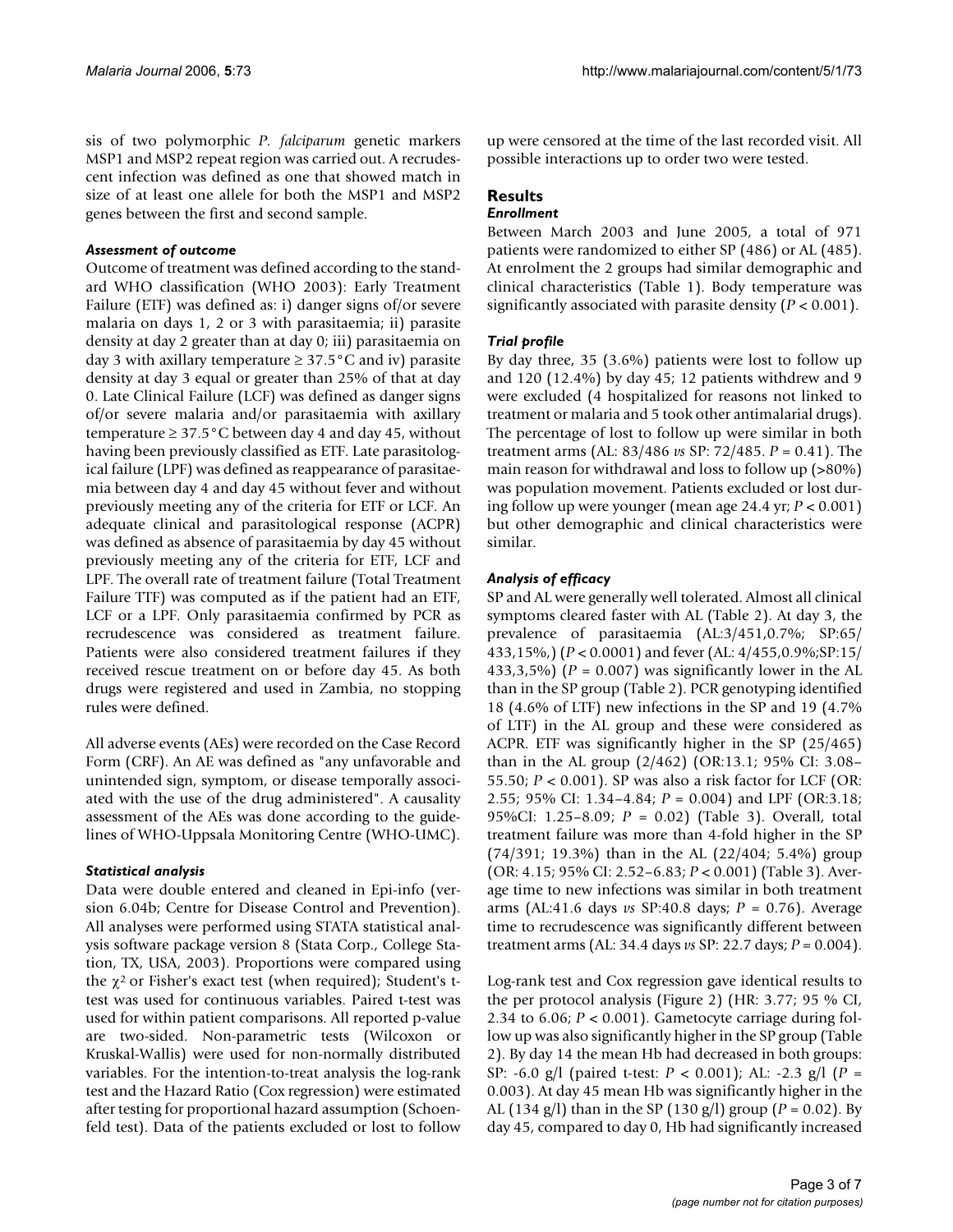|  |  |  |  |  |  | Table 1: Baseline characteristics by treatment (%) |  |
|--|--|--|--|--|--|----------------------------------------------------|--|
|--|--|--|--|--|--|----------------------------------------------------|--|

|                                                       | <b>SP</b><br>$N = 486$ | <b>AL</b><br>$N = 485$ |
|-------------------------------------------------------|------------------------|------------------------|
| Mean weight (Kg) (SD)                                 | 56.4(10.1)             | 56.3 (9.6)             |
| Number of women (%)                                   | 245 (50.5)             | 230 (47.4)             |
| Mean age (yr) (SD)                                    | 27.0(8.9)              | 26.3(8.3)              |
| Mean body temperature (°C) (SD)                       | 37.2(1.2)              | 37.3(1.3)              |
| Mean white blood cell count (n*109/l) (SD)*           | 5.1(1.8)               | 5.2(1.8)               |
| Mean Hb $(g/l)$ (SD)                                  | 13.0(2.2)              | 13.2(2.3)              |
| Mean (geometric) parasite density(/ $\mu$ I) (range)* | 8787 (406 - 103680)    | 8405 (350-158894)      |
| Gametocytes prevalence (n)(%)                         | 16(3.3)                | 18(3.7)                |
|                                                       | $N = 477$              | $N = 481$              |
| Weakness (%)                                          | 344 (72.1)             | 365 (75.9)             |
| Headache (%)                                          | 428 (89.7)             | 429 (89.2)             |
| Muscle/joint pain (%)                                 | 316(66.2)              | 318(66.2)              |
| Dizziness (%)                                         | 176(36.9)              | 177(36.7)              |
| Nausea (%)                                            | 190 (39.9)             | 180(37.5)              |
| Vomiting (%)                                          | 104(21.7)              | 113(23.5)              |
| Diarrhoea (%)                                         | 62(13.1)               | 59 (12.2)              |
| Abdominal pain (%)                                    | 172(36.1)              | 163(33.8)              |
| Heart palpitations (%)                                | 76 (16.0)              | 76 (15.7)              |
| Backache (%)                                          | 105(22.0)              | 119(24.7)              |
| $ $ aundice $**$ (%)                                  | 51 (10.7)              | 104(21.7)              |
| Pallor <sup>**</sup> $(\%)$                           | 6(1.3)                 | (0.3)                  |
| Dark urine (%)                                        | 51 (10.6)              | 48 (9.9)               |

\*Data on WBC were missing in 4 patients in the SP group and in 7 in the AL group. Parasite density was calculated based on the parasites/WBC ratio.

\*\* Jaundice and pallor in 302 patients in the SP and and 301 in the AL group.

in the AL  $(+ 2.7 \text{ g/l})$   $(P = 0.02)$  but not in the SP group  $(-$ 0.5 g/l; *P* = 0.65) (Table 2).

Serious adverse events were observed in 2 patients treated with SP (one hospitalized for severe headache received quinine and one developed hypoglycemia) and one treated with AL who developed a rash. Eleven patients (5 on AL and 6 on SP) had various symptoms possibly related to the study drugs but none serious enough to interrupt the treatment.

#### **Discussion**

This trial was conducted in Zambia where a six-dose regimen of AL has been recently implemented as the first line treatment for uncomplicated malaria in non-pregnant adults and children over 10 kg. However, SP was still the standard therapy in March 2003 and this treatment was used as control. AL was clearly better than SP for several outcomes such as parasitological clearance, resolution of symptoms and safety. Hb followed a similar pattern, the drop observed at day 14 was more pronounced and the hematological recovery by day 45 lower in the SP arm. As expected, SP-treated patients had a significantly higher prevalence of gametocytes even if some patients treated with AL had gametocytes at day 28. These results confirm previous findings [3-7[,13](#page-6-0),14] and support the policy change with the 6-dose regime of AL recently implemented in Zambia.

Despite the high cure rate, a similar rate of new infections was observed in both treatment groups. This is a concern as routine services do not make any distinction between recrudescence and new infections. In this mesoendemic study area, the ratio new infections/recrudescence was relatively low but in places where the malaria transmission is more intense it could increase substantially. The new infections and the residual number of parasites of the 'old' infection would be exposed to sub therapeutic doses of lumefantrine, the long acting partner drug in the AL combination, and this might increase the selection of resistant strains [3]. Furthermore, low compliance might also contribute to the selection of resistant strains [15]. Indeed, a recent report from Zambia showed that even where drugs were freely available and clinic staff knew they were being observed, only 22% of patients eligible for ACTs actually received them [16]. Furthermore, even if patients receive AL, they might not comply correctly unless the importance of respecting the dosage is fully explained to them [16]. It has been shown that AL treatment, can have high cure rate irrespective of whether given under supervision with food or under conditions of routine clinic practice [17]. The recently observed increased tolerance to AL [18] underlines the importance of setting up a good surveil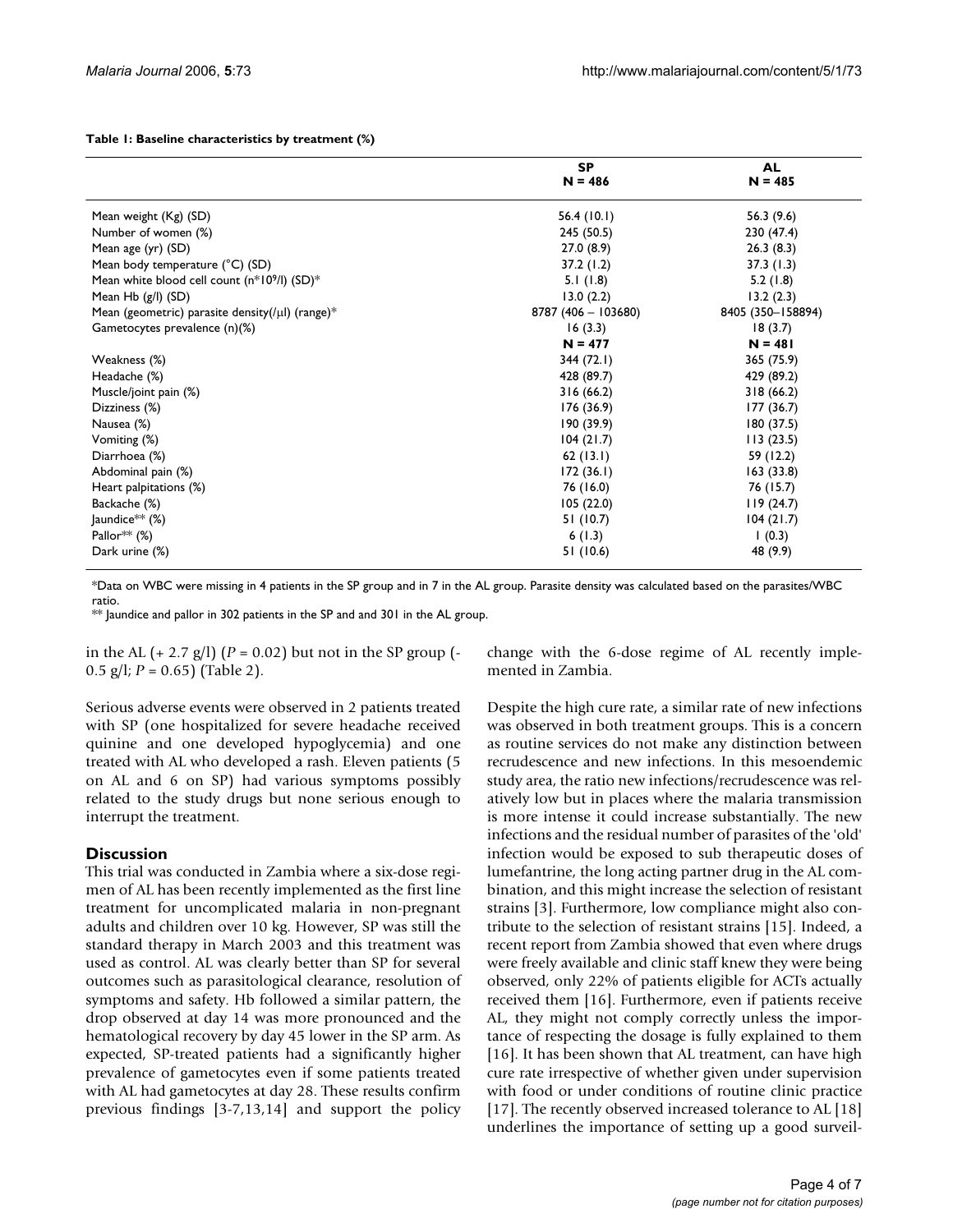J.

**Table 2: Clinical and parasitological evolution during follow up by treatment.**

|                                     | Day 3         |              |         | Day 7         |                |           | Day 14        |           |           | Day 28        |           |           |
|-------------------------------------|---------------|--------------|---------|---------------|----------------|-----------|---------------|-----------|-----------|---------------|-----------|-----------|
|                                     | <b>SP</b>     | <b>AL</b>    | P       | <b>SP</b>     | <b>AL</b>      | P         | <b>SP</b>     | <b>AL</b> | P         | <b>SP</b>     | <b>AL</b> | P         |
| $\mathbf N$                         | 430           | <b>451</b>   |         | 405           | 436            |           | 384           | 406       |           | 290           | 320       |           |
| Fever (%)                           | 3.5           | 0.9          | 0.007   | 1.0           | 1.1            | 0.55      | 1.3           | 1.0       | 0.75      | 2.7           | 1.2       | 0.19      |
| Parasitaemia                        | 15.0          | 0.7          | < 0.001 | $2.0$         | 0.0            | <b>NA</b> | 2,            | 0;5       | 0.009     | 5.5           | 1.2       | 0.003     |
| Hemoglobin (mean)*(g/L)             |               |              |         |               | $\blacksquare$ |           | 124           | 129       | 0.003     | 130           | 134       | 0.02      |
| Gametocyte carriage (N (%))         | 33(7.6)       | 3(0.7)       | < 0.001 | 88 (21.6)     | 2(0.5)         | < 0.001   | 76 (19.8)     | 0(0)      | <b>NA</b> | 10(4.5)       | 1(0,3)    | 0.004     |
| <b>Gametocyte densities (range)</b> | 48.6 (1-4320) | $6.2(1-240)$ | 0.62    | 63.6 (1-4480) | $8.9(1-80)$    | 0.51      | 52.8 (1-6960) | 0(0)      | <b>NA</b> | 154.9 (3-840) | 160       | <b>NA</b> |
| N                                   | 430           | 448          |         | 400           | 428            |           | 382           | 401       |           | 303           | 329       |           |
| Weakness (%)                        | 46.3          | 20.5         | < 0.001 | 15.0          | 6.1            | < 0.001   | 7.1           | 3.7       | 0.04      | 5.9           | 3.0       | 0.08      |
| Headache (%)                        | 45.6          | 22.5         | < 0.001 | 18.0          | 12.2           | 0.02      | 10.7          | $8.5\,$   | 0.28      | 11.5          | 10.3      | 0.62      |
| Muscle joint pain (%)               | 20.3          | 8.2          | 0.001   | 5.2           | 2.6            | 0.004     | 3.8           | $2.8\,$   | 0.47      | 2.3           | $2.8$     | 0.73      |
| Dizziness (%)                       | 20.0          | 10.8         | < 0.001 | 5.2           | 3.0            | 0.11      | 2.1           | 1.0       | 0.21      | 2.7           | 1.2       | 0.18      |
| Nausea (%)                          | 15.8          | 2.9          | $0.001$ | 1.3           | 0.0            | <b>NA</b> | 0.8           | $0.5\,$   | <b>NA</b> | 0.7           | 0.6       | <b>NA</b> |
| Vomiting (%)                        | 5.8           | 0.7          | < 0.001 | 0.5           | 0.2            | <b>NA</b> | $0.5\,$       | $0.5\,$   | <b>NA</b> | 0.0           | 0.3       | <b>NA</b> |
| Diarrhoea (%)                       | 3.8           | 7.7          | 0.013   | 0,9           | 2.5            | 0.08      | 1.3           | 2.7       | 0.16      | 0.7           | 1.2       | 0.78      |
| Abdominal pain (%)                  | 16.7          | 9.2          | < 0.001 | 7.0           | 4.0            | 0.06      | 3.4           | 3.5       | 0.94      | 5.0           | 3.7       | 0.41      |
| Hear palpitations (%)               | 9.8           | 5.1          | 0.008   | 5.5           | 4.2            | 0.38      | 5.8           | $8.0\,$   | 0.61      | 4.6           | 7.3       | 0.88      |
| Back ache (%)                       | 10.9          | 8.9          | 0.32    | 7.0           | 7.7            | 0.53      | 5.8           | 8.0       | 0.22      | 4.6           | 7.3       | 0.15      |

In bold P value < 0,05; Other symptoms had low frequency or were not significantly different at day 3. Fisher exact (2-tailed) used where indicated. No significant differences at day 45 (data not shown). NS = not significant/NA = not applicable. \* Haemoglobine day 14 and day 45 (P value: Barlett's test)

Malaria Journal 2006, 5:73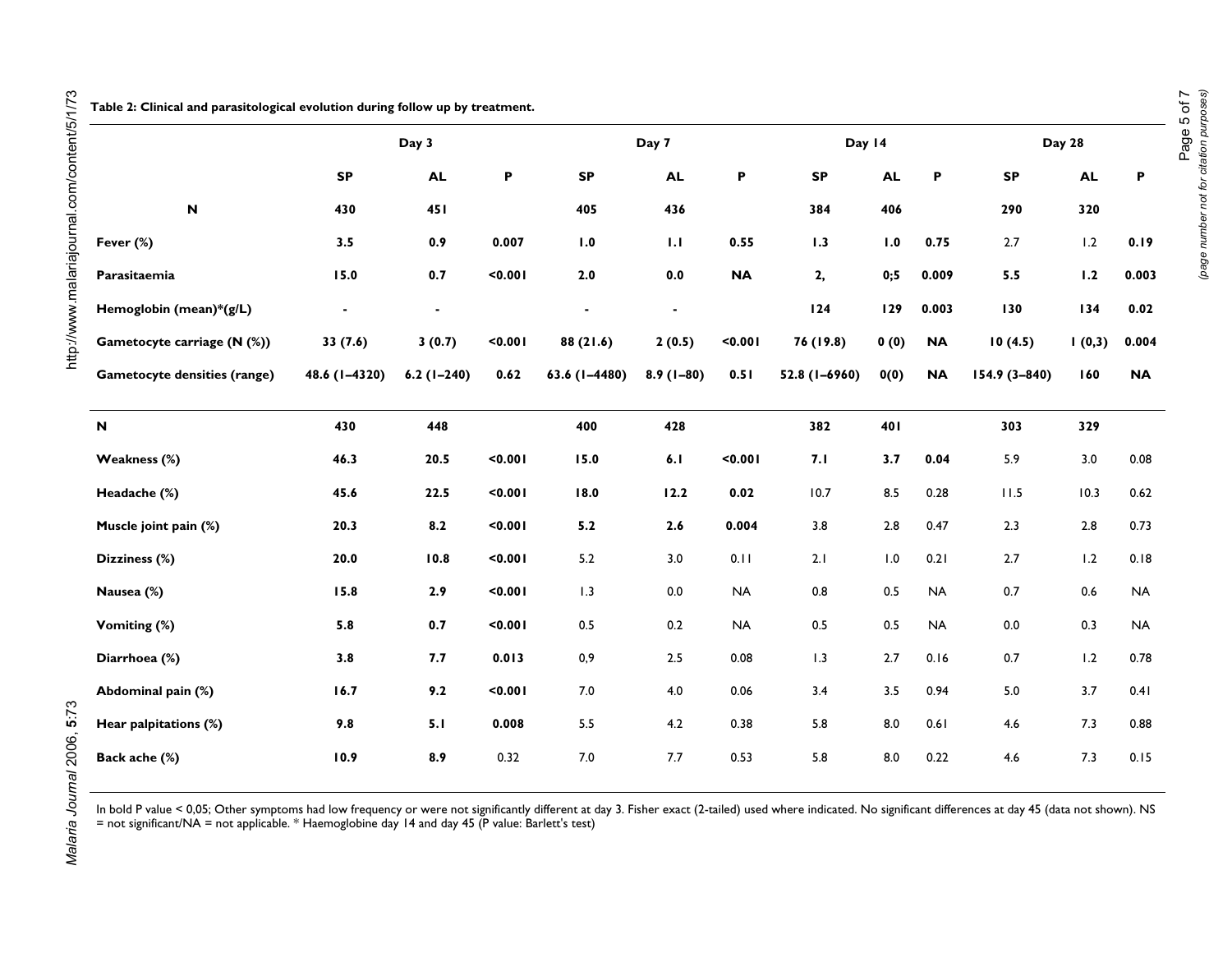| Treatment outcome n/N (%) | SP            | AL            | OR (95% CI)          | P-value |
|---------------------------|---------------|---------------|----------------------|---------|
| ETF                       | 25/465 (6.4)  | 2/462(0.5)    | $13.1(3.08 - 55.50)$ | < 0.001 |
| LCF                       | 33/391 (8.4)  | 14/404(3.5)   | $2.55(1.34 - 4.84)$  | 0.004   |
| LPF.                      | 18/391(4.6)   | $6/404$ (1.5) | $3.18(1.25 - 8.09)$  | 0.02    |
| TTF (PCR corrected)       | 76/391 (19.3) | 22/404 (5.4)  | $4.15(2.52 - 6.83)$  | < 0.001 |

|  |  |  |  |  | Table 3: PCR corrected clinical and parasitological failure at day 45 by treatment. |
|--|--|--|--|--|-------------------------------------------------------------------------------------|
|--|--|--|--|--|-------------------------------------------------------------------------------------|

lance system and raises questions about the useful therapeutic life (UTL) of this ACT combination. Indeed, it has already been suggested that the optimal future ACT combination might be a 3-drug ACT including 2 synergistic quinolone drugs with similar, relative long-lives protecting each other's efficacy after the fast elimination of the artemisinin derivative [19].

In Zambia, HIV-1 prevalence is estimated at 25.2 % among mothers attending the antenatal clinic [20]. HIV-1 infected adults have a higher risk of malaria infection, clinical malaria and treatment failure and this is inversely



#### **Figure 1**

Trial profile. Legend: † 2 ETF in HIV-1 were serious adverse events. †† Patients facing an event (excluded, lost to follow up or new infection) were censored at the time of the last recorded visit and included in the survival analysis.

related to the absolute CD4 cells count [21-23]. Furthermore, some classes of antiretrovirals (protease inhibitors) might interfere with the physiopathology of malaria or with the metabolic pathways of antimalarial drugs [24]. In areas where both diseases are highly endemic this might have an impact on the UTL of a newly introduced ACT such as AL. The need to improve absorption of AL by co-administering it with a fatty meal and a three day, twice daily, regimen remains a concern in resource-poor settings.

## **Conclusion**

In conclusion, this study, despite the incompletely supervised treatment, confirmed the excellent efficacy and safety/tolerability of the six-dose AL in adults. Next to pharmacovigilance, further research is still needed to ensure its correct deployment, possibly to pregnant women.

#### **Authors' contributions**

Modest Mulenga organized the collection of data, supervised the trial and contributed to the data interpretation and writing the paper. Jean-Pierre Van geertruyden contributed to the analysis plan, data interpretation, produced the final dataset, did the analysis and wrote the paper. Lawrence Mwananyanda organized the collection of data, supervised the trial and contributed to the data interpretation and writing the paper, Victor Chalwe super-



#### Figure 2

The cumulative risk of recrudescence in adults with noncomplicated malaria ( $N = 971$ ). All patients were censored at their last visit. A dotted line represents sulfadoxine-Pyrimethamine and a solid line Artemether-Lumefantrine (Zambia 2005).